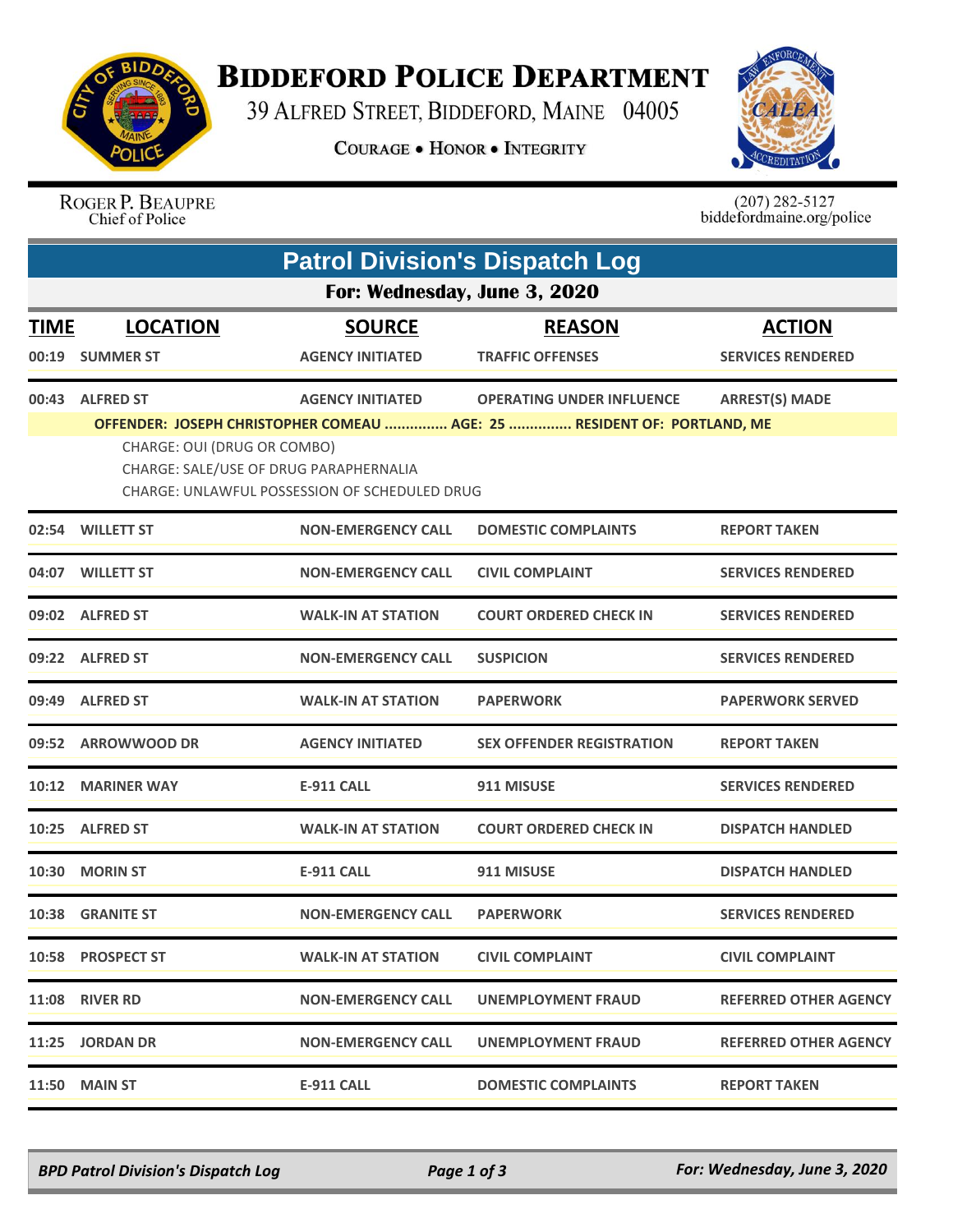| <b>TIME</b> | <b>LOCATION</b><br>12:54 VICTORY AVE | <b>SOURCE</b><br><b>NON-EMERGENCY CALL</b> | <b>REASON</b><br><b>TRESPASSING</b>       | <b>ACTION</b><br><b>SERVICES RENDERED</b> |
|-------------|--------------------------------------|--------------------------------------------|-------------------------------------------|-------------------------------------------|
|             | 14:20 ALFRED ST                      | <b>NON-EMERGENCY CALL</b>                  | <b>UNLOCKED DOORS - WINDOWS</b>           | <b>SERVICES RENDERED</b>                  |
|             | <b>14:23 MAIN ST</b>                 | <b>WALK-IN AT STATION</b>                  | <b>CRIMINAL MISCHIEF</b>                  | <b>REPORT TAKEN</b>                       |
|             | <b>14:43 DARTMOUTH ST</b>            | <b>E-911 CALL</b>                          | 911 MISUSE                                | <b>NO ACTION REQUIRED</b>                 |
|             | 14:50 CUTTS ST                       | <b>NON-EMERGENCY CALL</b>                  | <b>ASSIST OTHER AGENCY</b>                | <b>SERVICES RENDERED</b>                  |
|             | 14:51 HILL ST + BACON ST             | <b>NON-EMERGENCY CALL</b>                  | <b>ALL OTHER</b>                          | <b>NO ACTION REQUIRED</b>                 |
|             | 14:52 GREENFIELD LN                  | <b>NON-EMERGENCY CALL</b>                  | <b>FRAUD</b>                              | <b>REPORT TAKEN</b>                       |
|             | 14:54 ALFRED ST                      | <b>WALK-IN AT STATION</b>                  | <b>PAPERWORK</b>                          | <b>SERVICES RENDERED</b>                  |
|             | 14:55 GOVE ST                        | <b>NON-EMERGENCY CALL</b>                  | <b>CIVIL COMPLAINT</b>                    | <b>CIVIL COMPLAINT</b>                    |
|             | 14:55 HAZEL ST                       | <b>NON-EMERGENCY CALL</b>                  | <b>CODES ENFORCEMENT</b>                  | <b>SERVICES RENDERED</b>                  |
|             | <b>15:05 MAIN ST</b>                 | <b>E-911 CALL</b>                          | <b>TRESPASSING</b>                        | <b>REPORT TAKEN</b>                       |
|             | 15:06 LYNN AVE                       | <b>NON-EMERGENCY CALL</b>                  | <b>ANIMAL COMPLAINT</b>                   | <b>SERVICES RENDERED</b>                  |
|             | 15:19 MCKENNEY DR                    | <b>NON-EMERGENCY CALL</b>                  | <b>FRAUD</b>                              | <b>REPORT TAKEN</b>                       |
|             | 15:21 ST MARYS ST                    | E-911 CALL                                 | <b>CHECK WELFARE</b>                      | <b>SERVICES RENDERED</b>                  |
|             | 15:28 CUTTS ST                       | E-911 CALL                                 | <b>CHECK WELFARE</b>                      | <b>SERVICES RENDERED</b>                  |
|             | 15:39 HILLSIDE AVE                   | <b>WALK-IN AT STATION</b>                  | <b>THEFT</b>                              | <b>REPORT TAKEN</b>                       |
|             | <b>15:43 MAIN ST</b>                 | <b>NON-EMERGENCY CALL</b>                  | <b>ANIMAL COMPLAINT</b>                   | <b>SERVICES RENDERED</b>                  |
|             | 16:42 ELM ST                         | <b>NON-EMERGENCY CALL</b>                  | <b>DISABLED VEHICLE</b>                   | <b>REPORT TAKEN</b>                       |
|             | 17:26 BOULDER WAY                    | <b>NON-EMERGENCY CALL</b>                  | <b>DISTURBANCE / NOISE</b>                | <b>REPORT TAKEN</b>                       |
|             | 17:45 MAIN ST                        | <b>E-911 CALL</b>                          | ATTEMPTED/THREATENED SUICIDE REPORT TAKEN |                                           |
|             | 18:05 ALFRED ST                      | <b>E-911 CALL</b>                          | 911 MISUSE                                | <b>NO ACTION REQUIRED</b>                 |
|             | 18:13 MAIN ST                        | <b>E-911 CALL</b>                          | 911 MISUSE                                | <b>NO ACTION REQUIRED</b>                 |
|             | 18:32 ADAMS ST                       | <b>NON-EMERGENCY CALL</b>                  | <b>DOMESTIC COMPLAINTS</b>                | <b>REPORT TAKEN</b>                       |
|             | 19:38 CUTTS ST                       | <b>E-911 CALL</b>                          | <b>DOMESTIC COMPLAINTS</b>                | <b>REPORT TAKEN</b>                       |
| 19:52       |                                      | E-911 CALL                                 | <b>ALL OTHER</b>                          | <b>REFERRED OTHER AGENCY</b>              |

*BPD Patrol Division's Dispatch Log Page 2 of 3 For: Wednesday, June 3, 2020*